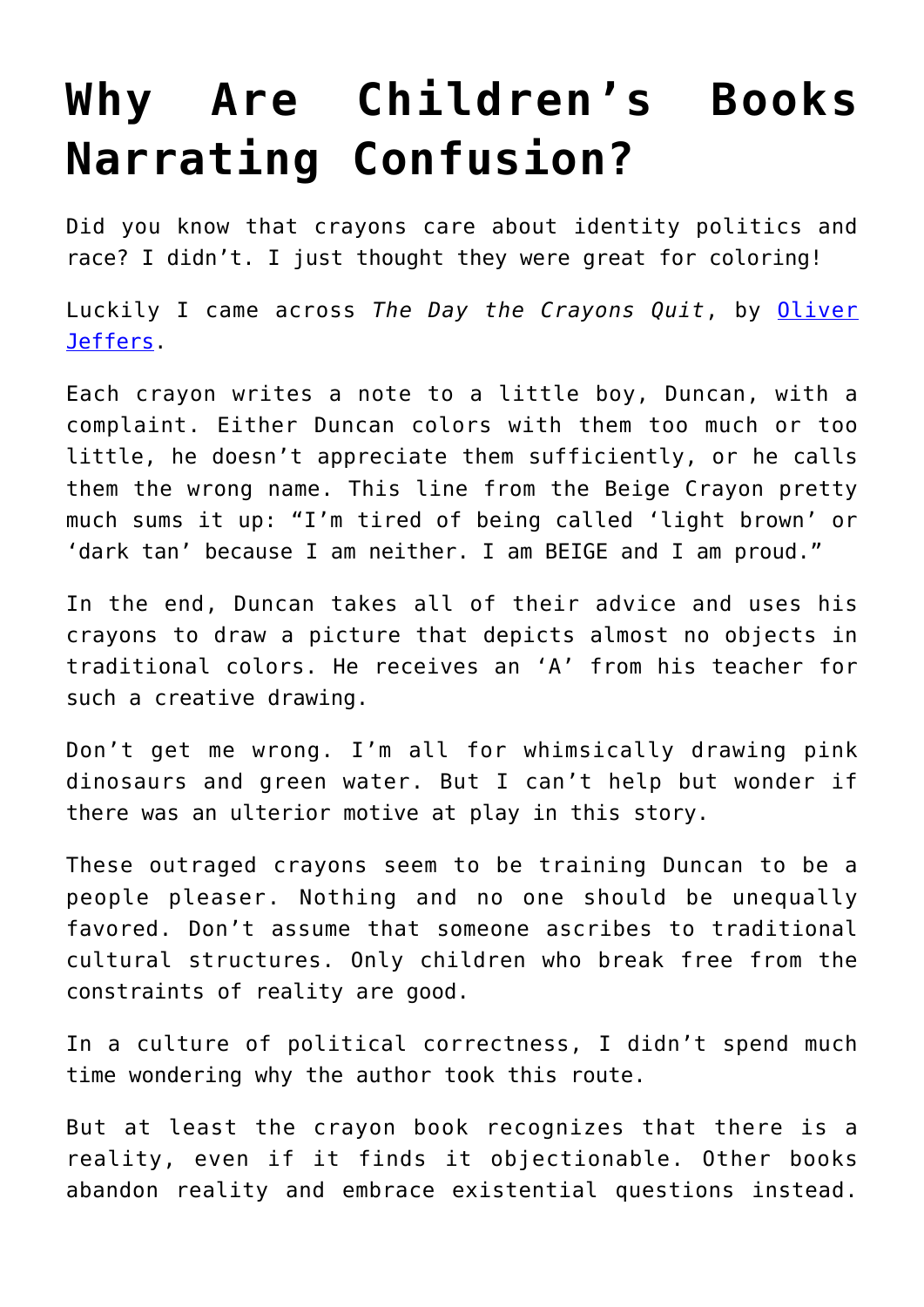Such is the path taken by [Mac Barnett and Jon Klassen](https://www.artofthepicturebook.com/mac-barnett) in a new series of children's books, *TRIANGLE*, *SQUARE*, and *CIRCLE*. Let's take a look at CIRCLE:

In *[CIRCLE](https://www.penguinrandomhouse.com/books/604789/circle-by-mac-barnett/9780763696085/)*, Triangle, Circle, and Square are playing a friendly game of hide and seek. Circle is "it" and searches for her friends. Searching inside a cave so dark that only the whites of her eyes are visible, she finds Triangle… and another set eyes. The two shapes assume that Square has followed Circle in and that these are his eyes. But upon exiting the cave, Triangle and Circle find Square waiting outside for them. He denies that he entered the cave at all. Innocently, they wonder what shape they might have seen in the darkness. The book ends with the narrator breaking the fourth wall by asking the reader, "If you close your eyes, what shape do you picture?"

As the reader, I assumed that either Square was lying, or there was a stranger lurking in the cave near their play area. I was half-expecting some stranger-danger instruction to follow. But I was wrong.

Why does it end there? The plotline reached its climax, but where is the resolution?

This maze of bewilderment seems to be a new trend for children's books. Instead of heroic stories that give children role models, we find half-finished books with a weird unease and decided lack of solutions.

As a child I loved Ludwig Bemelmens' classic *[Madeline](https://www.amazon.com/gp/product/0670445800/ref=as_li_qf_asin_il_tl?ie=UTF8&tag=intelltakeo0d-20&creative=9325&linkCode=as2&creativeASIN=0670445800&linkId=c39d170ce1c9f1caf66cbff3bc2d32e7)* book. Madeline is a fun-loving little girl who wakes up sick in the middle of the night. She is taken to the hospital to have her appendix taken out. But the story doesn't end with an existential question about whether the doctor was right that she had appendicitis. No interjection comes from the appendix saying how it feels about being discarded from little Madeline. Rather, the story continues with Madeline